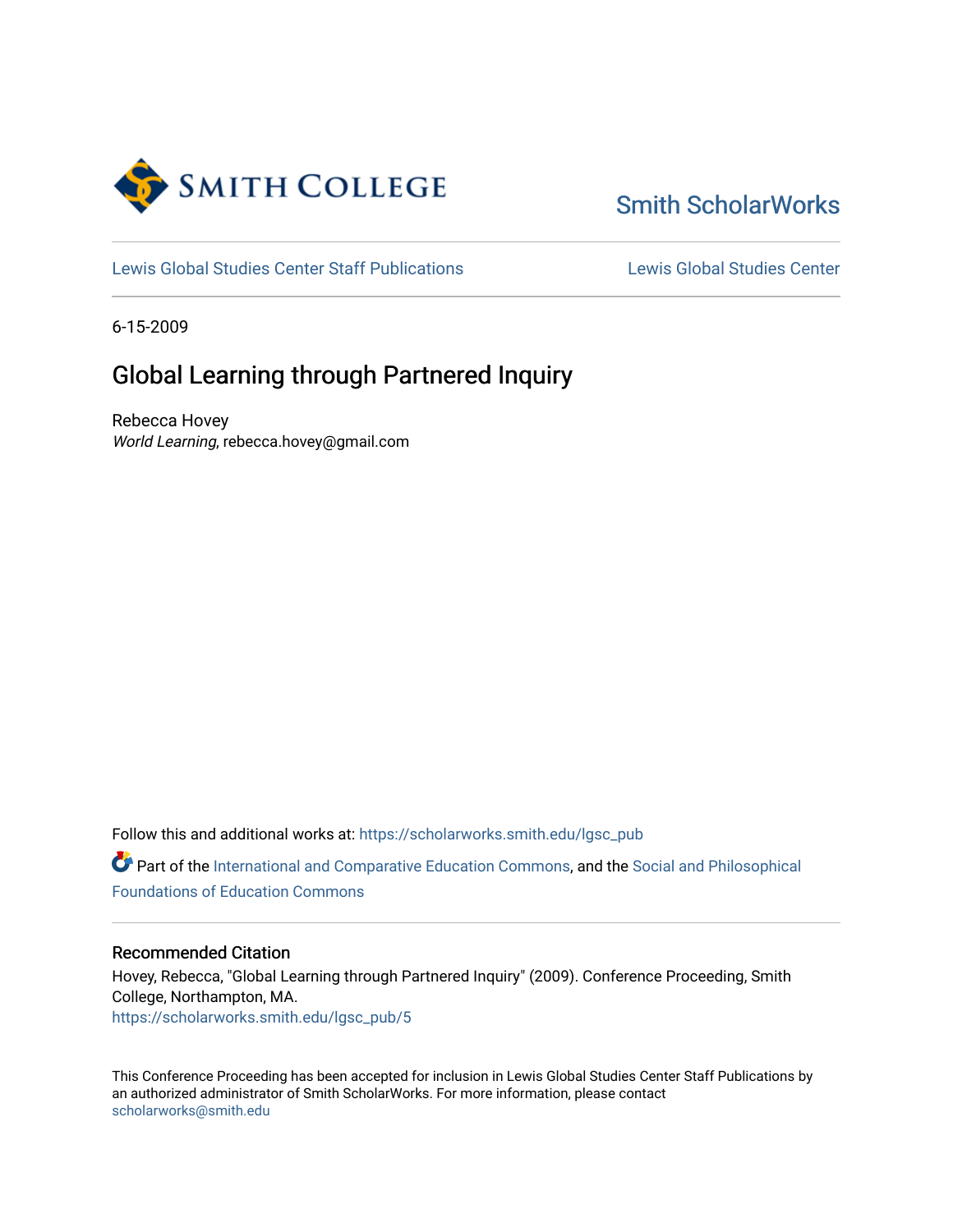### **Global Learning through Partnered Inquiry**

June  $15^{th}$ , 2009

Rebecca Hovey SIT/World Learning

Presentation at the AIEA Annual Conference, February 23, 2009, Atlanta Georgia Published on-line by the Association of International Education Administrators (AIEA) at URL:<http://aieaworld.org/publications/contemporary-issues>

The emergence of Global Learning associated with the internationalization of U.S. higher education signals a convergence of international/global studies and international education with the potential to dramatically innovate and transform the academy. Over the past decade the original aim of international education to foster intercultural understanding has become linked with the aims of international studies to enhance our knowledge of the world, and in particular, the ways in which new knowledge is created through non-western epistemologies and cultural perspectives. This paper seeks to situate the emerging discourse and initiatives around global learning in an understanding of the transformative potential of collaborative inquiry and pedagogy for U.S. higher education.

The Global Learning initiative of the Association of American Colleges and Universities (AAC&U) provides a lens into this transformative potential of internationalization. The AAC&U Global Learning framework shares many assumptions underlying the movement for a renewal of civic engagement in higher education. Many of the AAC&U initiatives draw on Ernest Boyer's seminal work with the Carnegie Foundation for the Advancement of Teaching, calling for a reinvention of the American undergraduate experience (Boyer, 1987) and a "scholarship of engagement" (Boyer, 1996). The importance of the university as an actor within a wider community, and the community as a site of knowledge and practice is developed further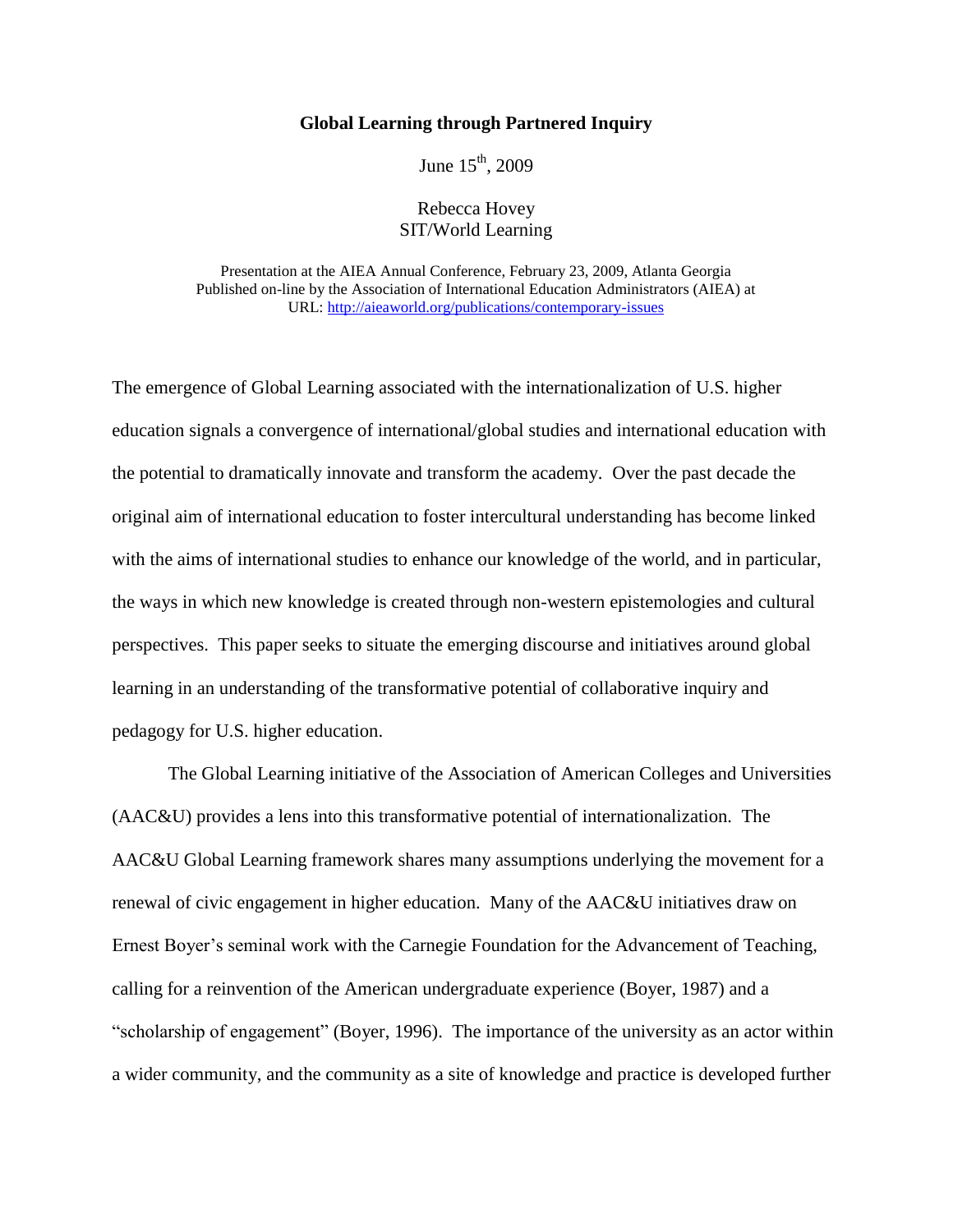by Longo (2007), building on Lawrence Cremin"s concept of an ecology of learning. Extending this further as a model for global learning, this paper builds on these Deweyian notions of community, democracy and knowledge to propose a "global ecology of learning" as a framework for understanding the transformative potential of global learning (Hovey and Weinberg, 2009).

### **Global Learning Initiatives**

The integration of global or international studies with international education is at the heart of the AAC&U's support of global learning with its member institutions. Inspired by work such as Cornwell and Stoddard"s "Globalizing Knowledge" (1999) which sought to identify global trends and their impact on processes of academic knowledge production, this initiative brought together a range of academics from diverse institutions and disciplines to articulate a set of global learning goals that could support curriculum internationalization and its assessment (Hovland, 2005; McTighe Musil, 2006). A framework for the establishment of learning outcomes and assessment tools were designed around the following set of four goals:

- *1. To generate new knowledge about global studies*
- *2. To spur greater civic engagement and social responsibility*
- *3. To promote deeper knowledge of, debate about, and practice of democracy*
- *4. To cultivate intercultural competencies*

(McTighe Musil, 2006, pp.12-13)

These goals establish a link between knowledge of global issues with themes of civic engagement and intercultural competencies. As an assessment framework, the AAC&U initiative makes an important bridge between the assessment initiatives in international education which focus on the intercultural competencies (Deardorff, 2006) and efforts to promote global citizenship as a campus internationalization strategy, as exemplified in the frequent adoption of global citizenship ideals in campus mission statements (Lewin, 2009).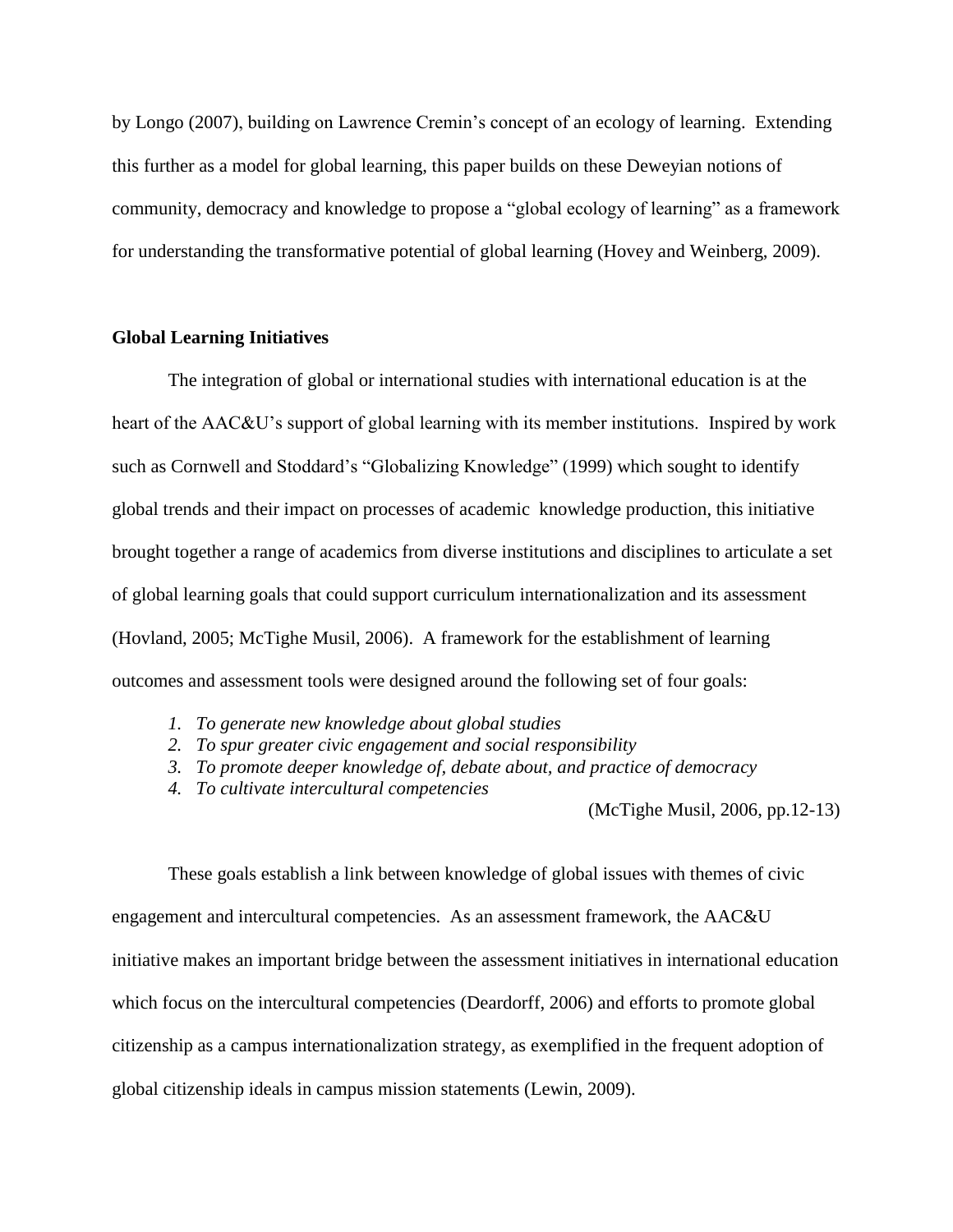The American Council on Education"s project, Global Learning for All, also links intercultural learning associated with international education with the two more traditional forms of international studies: global learning as a focus on "*systems and phenomena that transcend national borders*" and international learning, which focuses on the more traditional relations between nations (ACE, 2008). ACE defines global learning

*…as the knowledge, skills, and attitudes that students acquire through a variety of experiences that enable them to understand world cultures and events; analyze global systems; appreciate cultural differences; and apply this knowledge and appreciation to their lives as citizens and workers. (ACE, 2008)*

As the leading association for U.S. colleges and universities, ACE has played a central role supporting campus internationalization efforts through this initiative. The ACE Global Learning project resulted in at least two publications on comprehensive internationalization which have been the cornerstone of such efforts in U.S. higher education (Olson, Green and Hill, 2005; 2006). This project is an example of how the international education field has worked to partner with the academic disciplines in promoting internationalization across the curriculum.

## **A New Urgency for Higher Education Responsiveness to Global Issues**

At the meta-institutional level of university associations, the ACE and AAC&U represent the formal expression of the emerging discourse and programming around the notion of global learning. A scan of educational, non-profit and foundation sources reveals a widespread use of the phrase global learning that also links intercultural understanding with global awareness.

In addition to this cross-sectoral global learning discourse, professionals within international higher education are recognizing the growing urgency for educational institutions to address the critical global issues of the 21st century. Jane Knight, a prominent voice in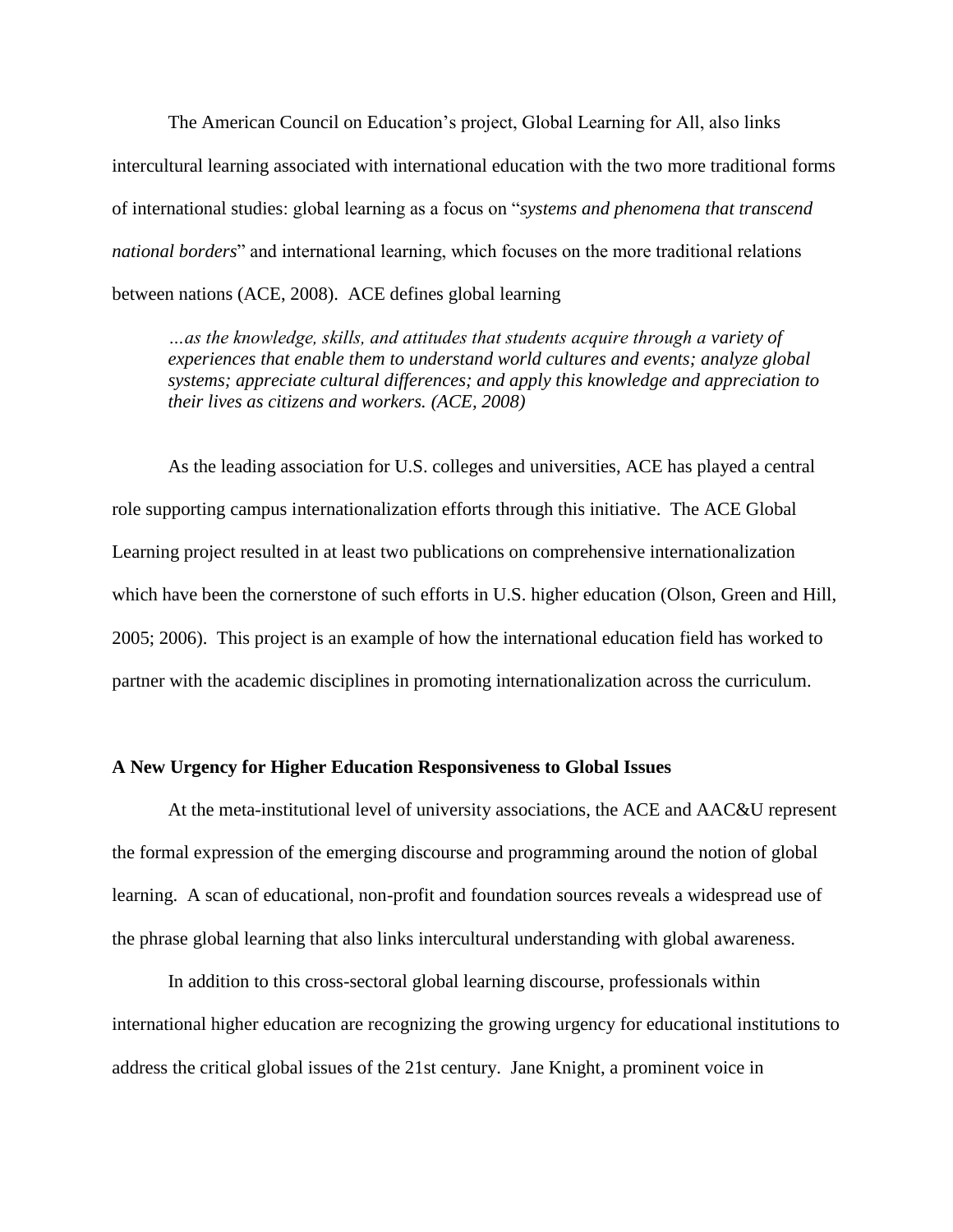international education, acknowledges the need for heightened responsiveness to these issues as a source of turmoil and change in global higher education (Knight, 2008). Public sector and multilateral agency voices in global civil society are calling on the academy to develop interdisciplinary and thematically-focused approaches that address issues such as global public health, climate change, environmental degradation, global security issues, financial systems collapse, poverty and hunger, and global inequities that too often are flagrant human rights violations.

The MacArthur Foundation in collaboration with the Earth Institute of Columbia University recently issued a multi-institutional Global Masters in Development Practice initiative for innovative transnational and cross-disciplinary graduate education programs that address critical United Nations Millennium development goals (Earth Institute, 2008). The Social Science Research Council (SSRC), known for its promotion of interdisciplinary knowledge since its inception, also recently launched a new program on Knowledge Institutions examining new approaches to graduate education and assessment based on their "I3 approach" – innovative, interdisciplinary and integrative. The need for the I3 approach stems from an understanding of the changing nature of knowledge institutions and information technologies:

*As a result of organizational and epistemological changes in knowledge production and accompanying structural and professional shifts in the labor market, efforts are underway to reform graduate education and training programs in ways that prepare students for new models of scientific research and new modes of scientific employment*. (SSRC, n.d.)

Integrated and interdisciplinary knowledge, produced and distributed through transnational networks, is also a product of the movements toward on-line learning and open-courseware for greater global accessibility of international education. The Open University of the UK has sponsored the Pan Commonwealth Forum on Open Learning, for example, as a collaborative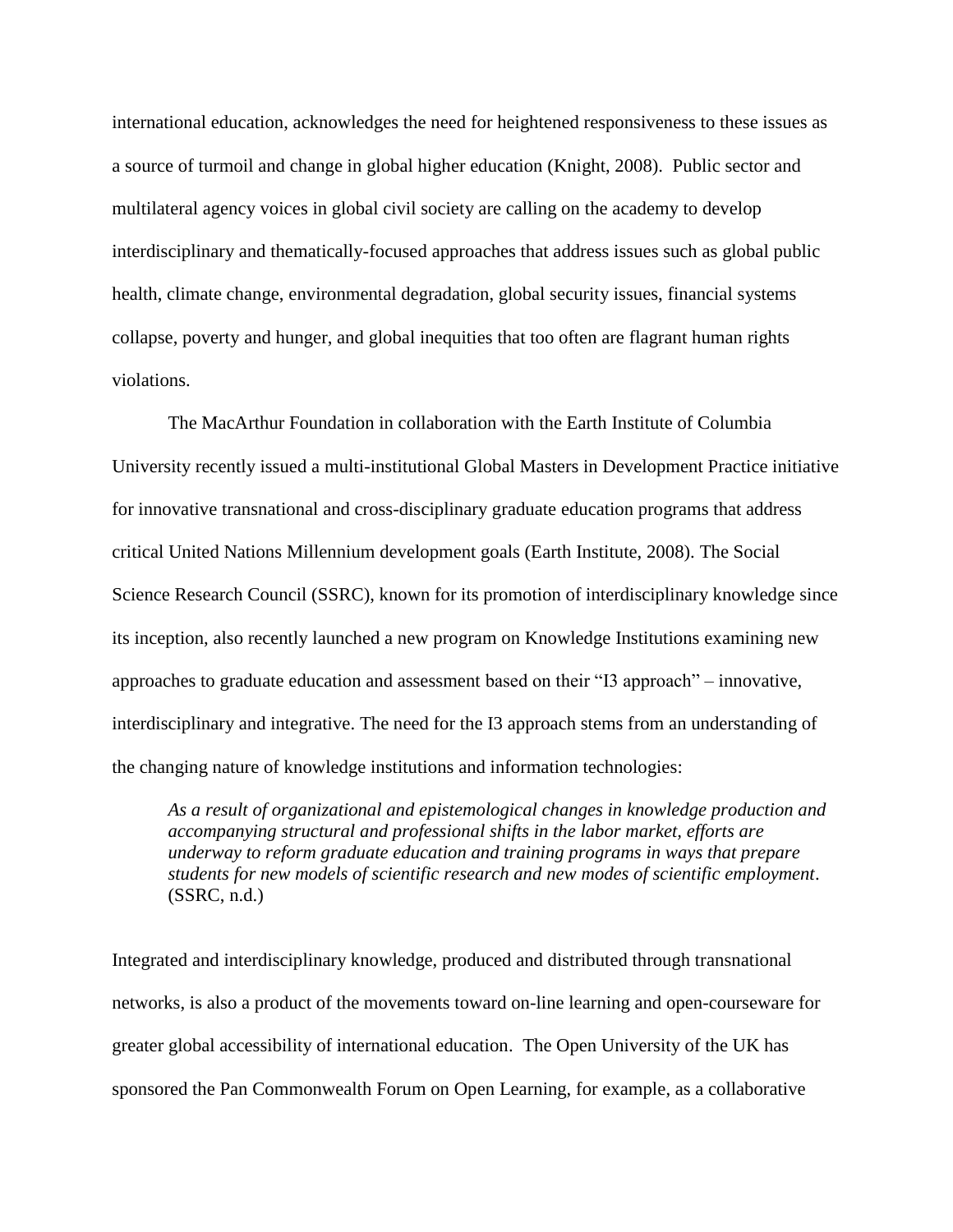effort to open educational resources to the large, underserved global populations who are studied, but do not benefit from the resources of higher education. The Capetown Open Education Declaration (2007) calls for global access to the curricula and resources of educational institutions. The statement declares:

*We are on the cusp of a global revolution in teaching and learning. Educators worldwide are developing a vast pool of educational resources on the Internet, open and free for all to use. These educators are creating a world where each and every person on earth can access and contribute to the sum of all human knowledge. They are also planting the seeds of a new pedagogy where educators and learners create, shape and evolve knowledge together, deepening their skills and understanding as they go.* (Capetown Declaration, 2007)

And finally, the newly founded popular education models of University of the People, offering free on-line education to people around the world (University of the People, 2009), and Bolivarian University of Venezuela (UVP) providing social justice education at the community level (Robertson, 2008), are examples of global learning that address the urgent needs of the community. Whether at a transnational or local scale these institutions signal changes in higher education responsive to the societal context of the university.

This attention to global learning and responsiveness to global societal challenges, from climate change to financial collapse to human rights, raises the deeper question: What is the role of the university in the global 21st century?

# **A Global Ecology of Learning and Partnered Inquiry**

To answer this, at least in the context of U.S. higher education, we begin with the notions of community, civic engagement, and the public good that served as formative principles of higher education in this country. Longo (2007) provides a sociological foundation for the engaged university as community-based learning and presents historical case studies of how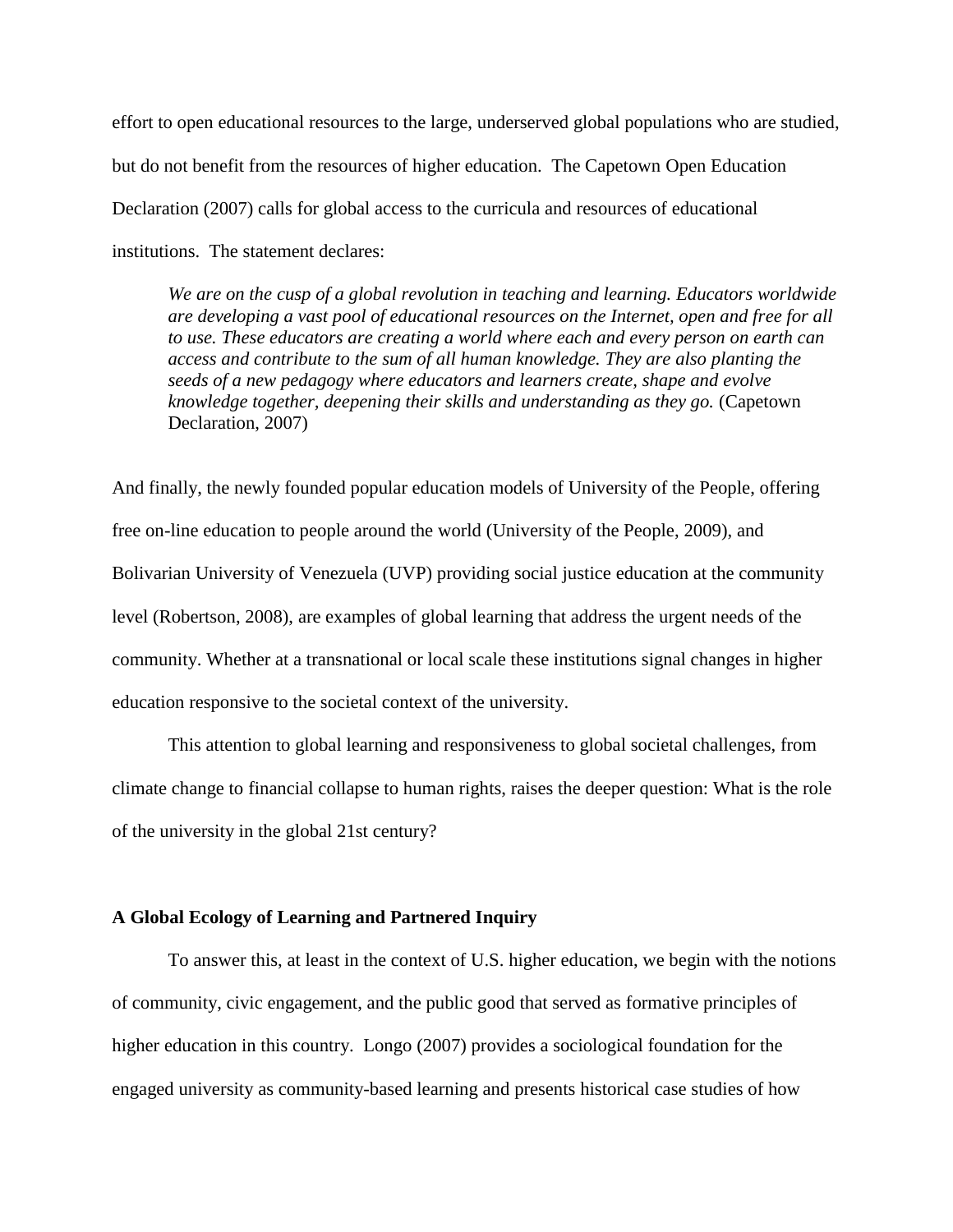social learning and knowledge creation take place within the interconnected experiences and structure of everyday life. Community matters, as the title of his book affirms, because as students, faculty and administrators, our life experiences shape the way we create meaning out of new knowledge, and our recourse to knowledge about the world rests in the community external to the institutional boundaries of the university.

Longo's work, as with the AAC&U initiatives, follows the scholarship of engagement literature inspired by Boyer (1996) and that of Harry Boyte, calling for a reawakening of the University to act as a responsible citizen if it is to prepare the next generation for responsible citizenship and public life (Boyte, 2004).

This "awakening" within the U.S. academy emerged while the international education field was expanding exponentially through education abroad and awareness of the impact of globalization. While many policy papers emphasized internationalizing the campus based on needs of national competitiveness and security (NAFSA, 2003), other voices urged universities to consider the cosmopolitan ideals underlying responsible global citizenship (Stoddard and Cornwell, 2003). In the last few years, we have seen the call for civic engagement reframed in the context of a global community. Campus Compact, an organization that emerged in conjunction with the support for civic engagement on college campuses has also begun promoting dialogue on global citizenship. The Vermont chapter of Campus Compact in conjunction with SIT and World Learning, is sponsoring its third annual Fostering Global Citizenship conference. Service learning offices on campus are also including support of global service learning such as the conference held recently at Cornell University, in conjunction with New York Campus Compact and the Cornell Public Service Center.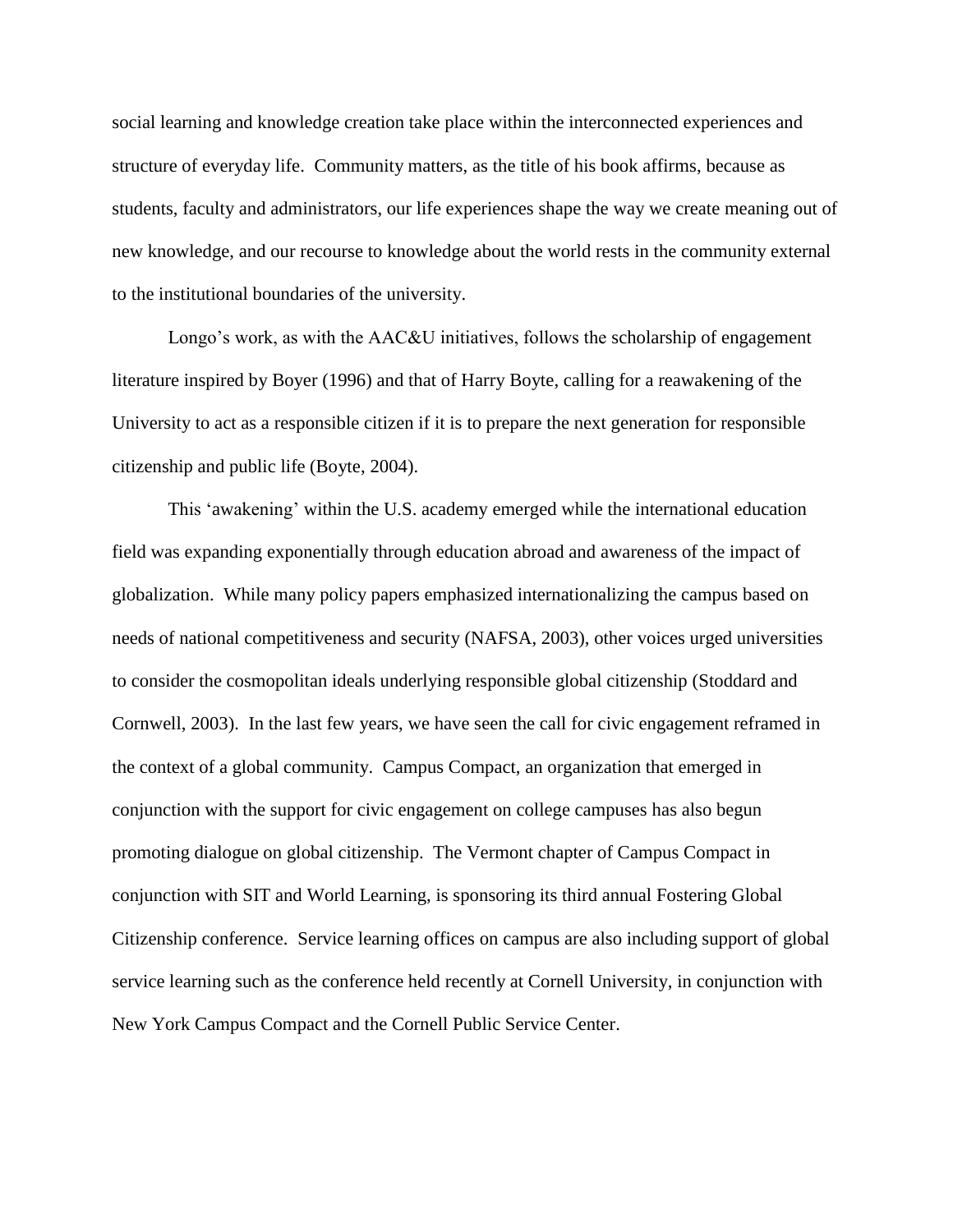In Hovey and Weinberg (2009), we borrow from Longo to consider the "global ecology of learning" as a conceptual framework for this potential of the globally engaged university. This framework was used to examine the concept of global citizenship education and its accompanying responsibilities. Our conclusions led to an understanding of global citizenship in terms of citizen diplomacy, in which students and faculty have multiple affiliations and forms of belonging, but also a responsibility to engage in their home community while serving as responsible intermediaries and witnesses for the host communities with which they have lived, studied and formed bonds.

The learning that takes place in this approach to global learning within an extended community or global ecology, is one in which the learning occurs through collaborative inquiry with local partners. In a community-based educational environment common to many international education programs, students not only take formal academic classes, but they are learning from placements in home-stays or other local living arrangements, from navigating unfamiliar geographies, linguistic codes and sources of information, and having to resolve problems in a new culture through informal processes of inquiry and learning. This formal and informal local ecology is the extended learning community that comprises the actual and virtual campus of global learning.

#### **Partnered Inquiry: Study Engagement in the Global Community**

Underlying this model of a "global ecology of learning" are the assumptions of what we call partnered inquiry. This is a model which combines the goals of global learning with an intentional engagement with local partners – institutions, individuals and organizations – in a pedagogy that rests on the following elements: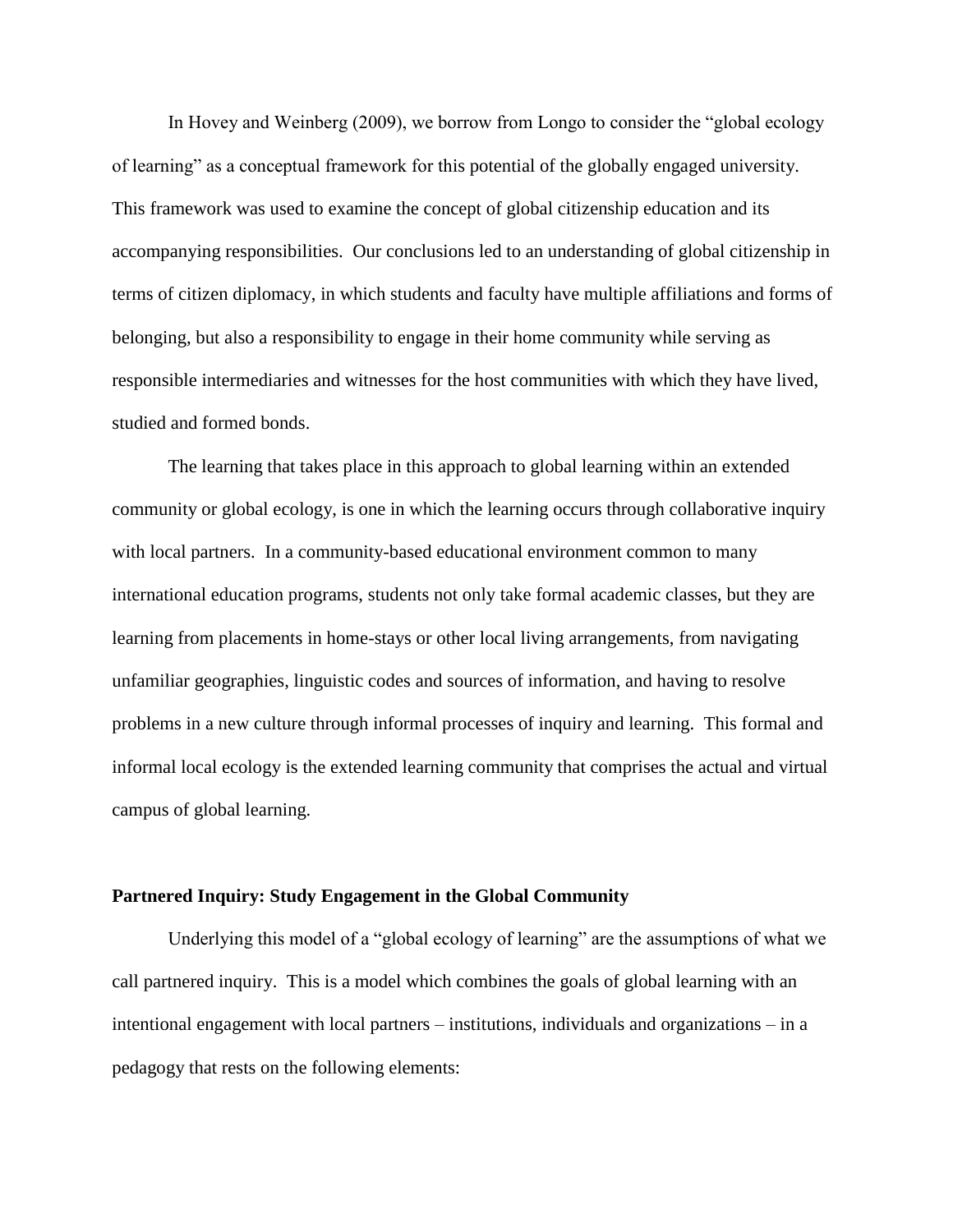- 1. Dialogue
- 2. Collaboration
- 3. Reciprocity
- 4. Local context and
- 5. Multiple or global perspectives.

These elements of partnered inquiry are relevant to findings on U.S. student engagement and learning documented by the AAC&U, National Survey on Student Engagement (NSSE) and the recent Study Abroad for Global Engagement (SAGE) study at the University of Minnesota. The NSSE, led and developed by George Kuh, reports on the "high impact" practices that result in effective learning for academic, intellectual, personal and integrative learning outcomes. Writing for the AAC&U, Kuh (2008) expresses the concern of many U.S. colleges and universities that students complete their undergraduate studies unprepared for the challenges of today"s world. The NSSE studies attempt to identify those learning practices which are most strongly associated with students" capacity to engage in society through responsible and meaningful forms of participation.

The NSSE study includes study abroad experiences as one of these high impact practices, although it does not rank as one of the most influential. While study abroad has ballooned in recent years in terms of student participation, it is still only reflected in a small percentage of U.S. undergraduates. Of the NSSE institutions, only 15% of graduating seniors reported having participated in a study abroad program (NSSE, 2008). However, of those who do study abroad, many professionals have found, at least anecdotally, that it can rank as the most influential or impact-full experiences of a college student. The current research on study abroad and global engagement (SAGE) led by Paige and Fry at the University of Minnesota reports preliminary finds that support this claim (Fry and Jon, 2009).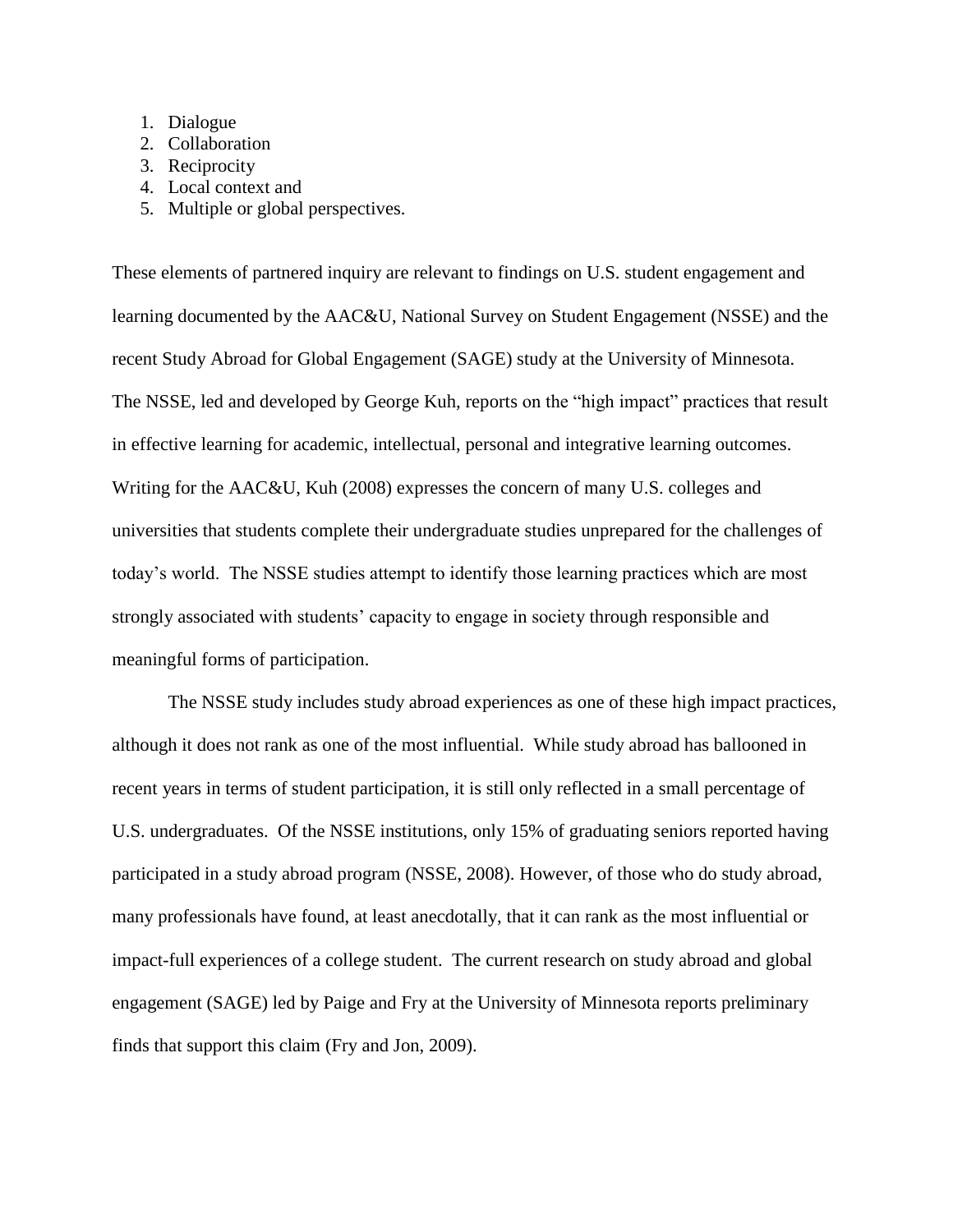However, the research data on study abroad is careful to note that it is not merely the "travel away" element that provides a powerful learning experience, but the carefully designed program that enables students to participate in and learn from a cultural milieu that includes the integration of formal studies with a wider cultural community or ecology of learning (Engle and Engle, 2003). The research on study abroad identifies a number of factors associated with success although there is still much work to be done on understanding the nature of learning and appropriate pedagogies for study abroad.

Partnered inquiry, as we propose here, would draw on the other elements of effective learning for engagement such as those identified in the NSSE study. In looking at both selfreporting of seniors on their involvement in activities, and the survey of faculty perceptions on the importance of particular high-impact practices, we find two critical components that rank highly with each:

- 1. The highest level of student involvement in high impact activities is in community service or volunteer work, at 60%. Faculty perceptions of service learning is the second highest, at 58%. (NSSE, 2008).
- 2. Faculty viewed a culminating senior experience such as a capstone seminar or senior thesis as one of the most valuable high impact activities for effective learning with 82% of faculty valuing this experience. Community service was also highly ranked at 58%. While study abroad was seen as significant, with 43% of faculty viewing it as important, even higher were participation in a learning community (49%) and research collaboration with a faculty member (53%). (NSSE, 2008).

These surveys suggest that the most effective learning strategies for promoting responsible civic engagement are ones in which students are involved in a collaborative and/or community learning environment, especially one in which they have the opportunity for synthesis and application of their learning such as the culminating senior project.

The significance of global learning for undergraduate education in the 21st century, the

transformative impact of study abroad experiences, and the identification of community and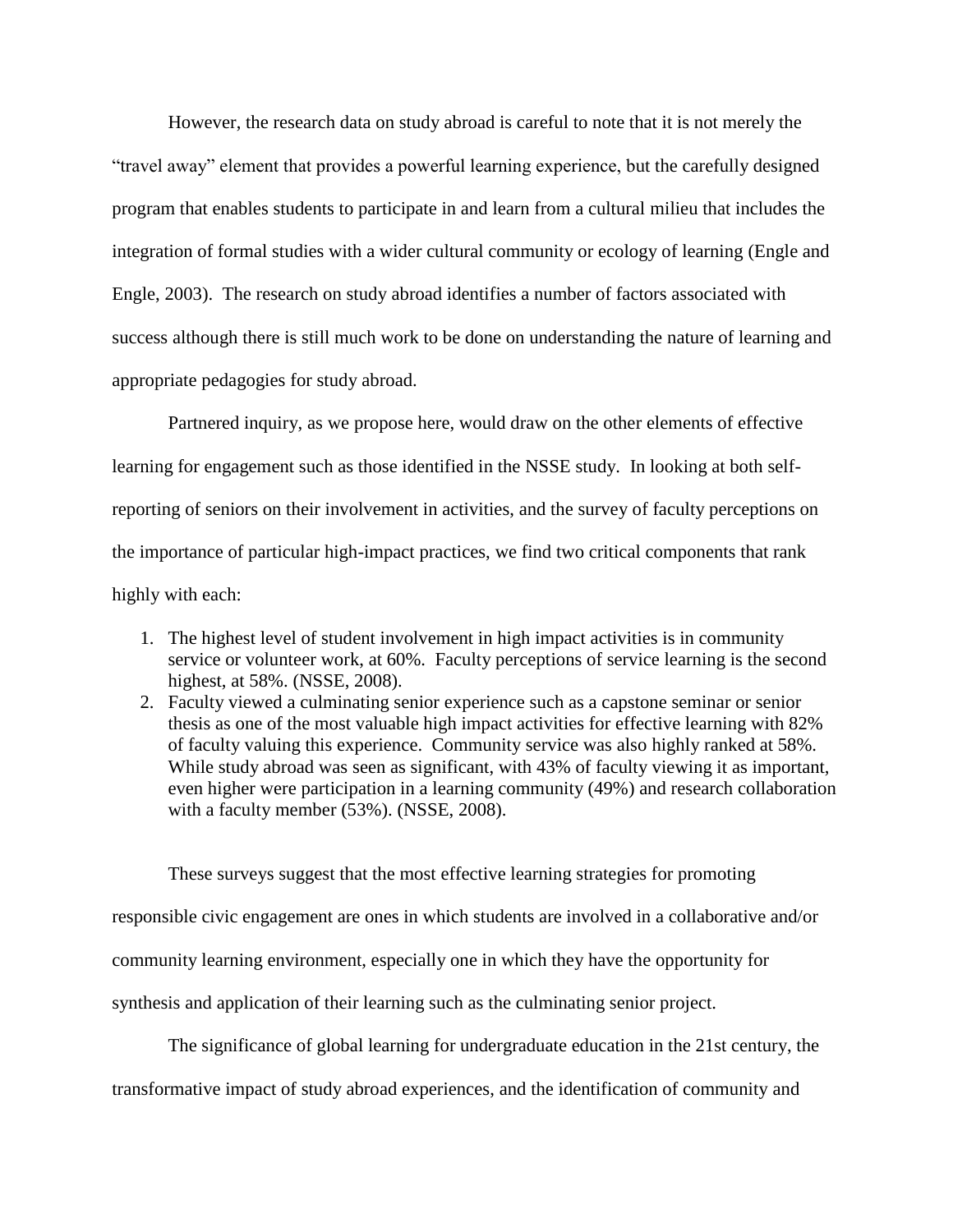collaborative high-impact learning experiences suggest that some of the most effective learning can occur when these elements are combined in a well-designed partnered learning model.

The model of partnered inquiry proposed here is one in which students and faculty engage in collaborative learning projects based on problem-posing inquiry and field work. This type of inquiry, which can include ethnographic learning approaches, apprenticeship models of research, and participatory action research with local organizations, engages students as active learners understanding the relevance of knowledge to action, culture and social practices. At SIT Study Abroad, these learning experiences are designed through the Independent Study Project (ISP) a culminating experience of a semester-long program in which students are immersed in a community-based learning model, living with families and developing communicative competence in the local language, and developing a research ISP proposal overseen by a local mentor. These ISP mentors may be local faculty with their own research project that students participate in, they may be community organizers or policymakers with whom students work on specific projects for a month, or they can be artists or cultural experts guiding students in the study of an art form or cultural practice.

The outcomes are ones in which students develop new knowledge based on their interactions in a local community, their understanding of empirical and cultural phenomena directly from field work observations and dialogue, and their synthesis of this knowledge is shaped by local indigenous knowledge sources independent of formal frameworks or knowledge paradigms of a single academic discipline. The interdisciplinary and contextualized knowledge reflected in the student ISPs offers a deep personal connection to how research and professional practice contributes to new knowledge. The written product of the ISP also becomes an intellectual bridge to their academic preparation of their home campus and students develop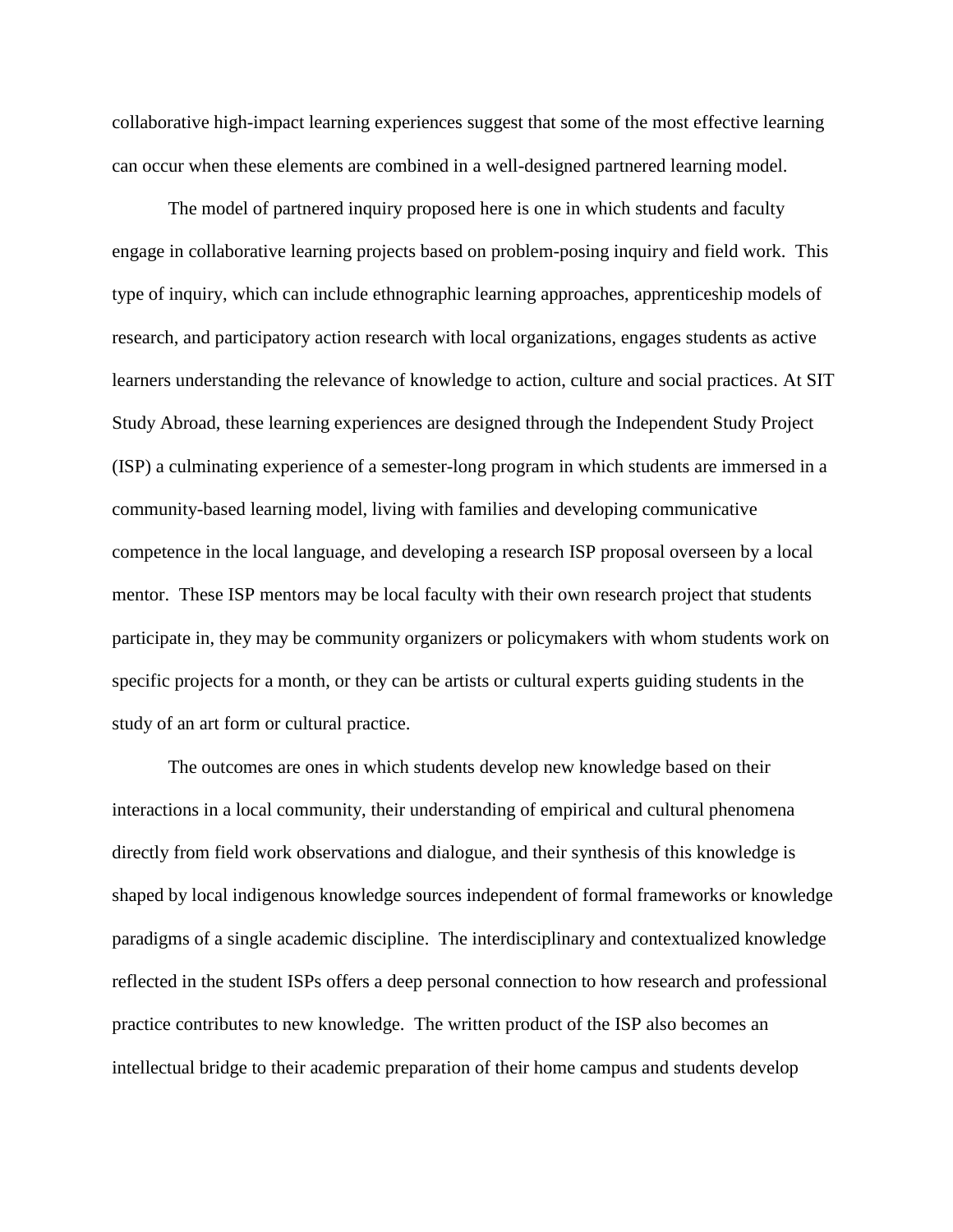further cognitive capacities to transfer their new knowledge into existing structures for further analysis and knowledge dissemination.

# **Conclusion: Implications of Global Learning and Partnered Inquiry**

These reflections on the effectiveness of partnered inquiry in education abroad are relevant to the current debates around internationalization of the curriculum as curriculum integration. Returning to the notion of global learning, how do we integrate global learning across the curriculum for all students as a critical component of undergraduate education?

Within the international education field, this debate has been framed in terms of two

competing approaches:

- 1. *Do we build internationalization of the curriculum by mapping disciplinary knowledge needs to courses in the existing curriculum?* This is the standardization or homogenization argument in which departments or accreditation boards seek to ensure that courses taught at an international institution are "equivalent" to courses at the home institution.
- or
- 2. *Do we propose that internationalization is best when opportunities to experience uniquely local forms of global knowledge (whether through education abroad, work with local migrant communities or study of the local impact of global political economy) are approached in ways that combine community participation, collaborative inquiry,and/or practical hands-on experience with a final culminating or integrative project?* This is the collaborative or transformative argument in which global learning occurs through partnered inquiry with local organizations and mentors in a community-based learning environment.

This model of partnered inquiry provides a transformational pedagogy for teaching and learning.

Its implementation, notably, has the potential to not only be transformative for the individual

students, but for both institutions of higher education and disciplines of knowledge.

The need for new models of education with the capacity for such transformative power was articulated among the many faculty and administrators participating in the AAC&U"s Global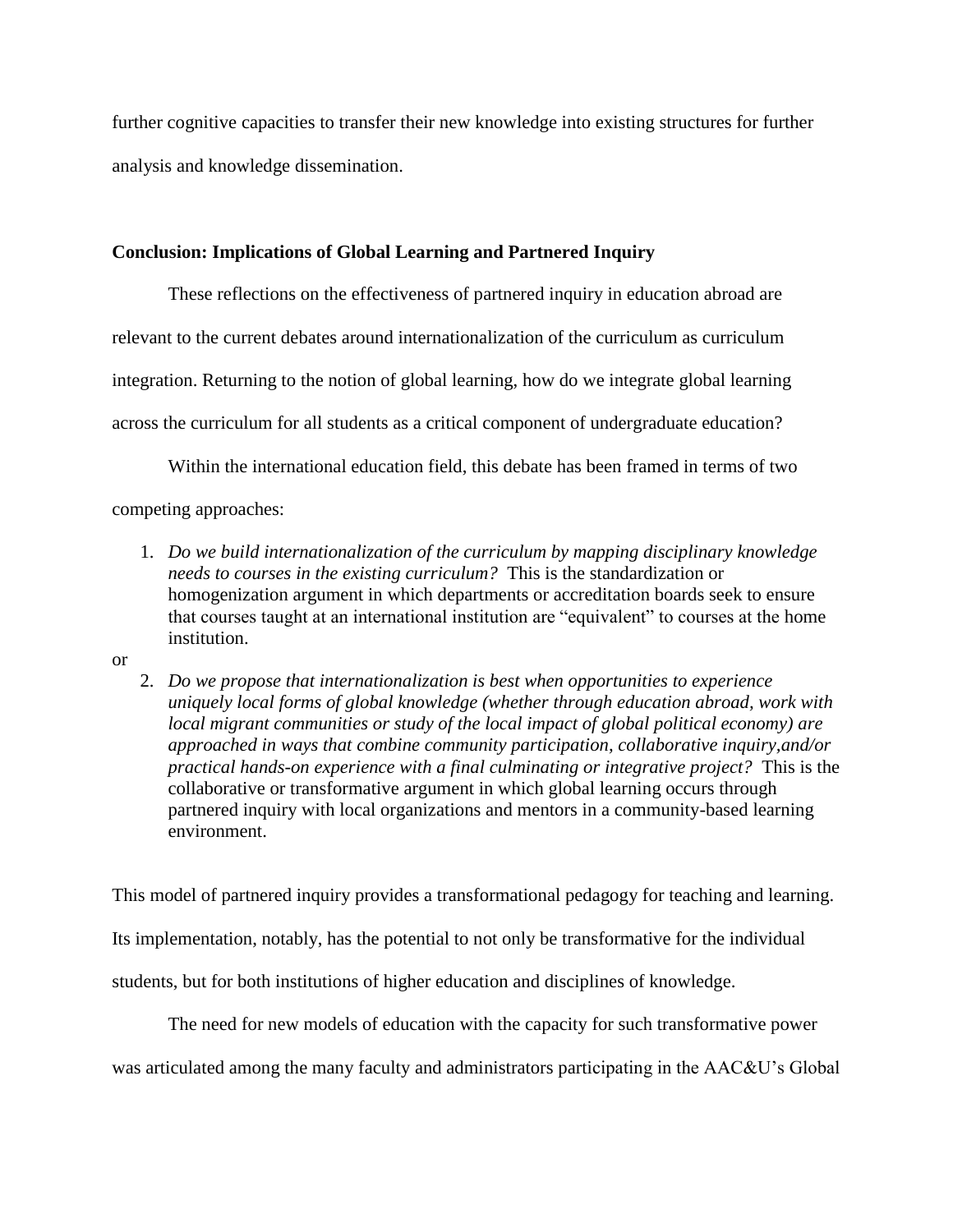Learning project. Hovland"s report on these faculty conversations reveals a passionate call to rethink our educational strategies (Hovland, 2006). He writes that these initiatives respond to "… *a moral imperative to imagine the future and build capacity for associated living*" (p.4).

Efforts to transform the academy, however, face several obstacles including an organizational "immobility" in campus culture  $(p.15)$  as well as the 'legacies of colonialism"  $(p.23)$  within international studies in which the academy sees itself in a dominant role in terms of global knowledge production. Hovland concludes "*What is needed is an intentional and comprehensive renegotiation of the goals of undergraduate education*." (Hovland, 2006, p.28).

In conclusion, this paper has intended to show that new learning models such as Global Learning are not just adjustments to the curriculum. Transformational learning is relevant not just to the student, but it results in institutional transformations when effective.

Internationalization in higher education is not just a new organizational model: the innovations created through global learning and partnerships will result in transformations of higher education and its institutions. As a model of engaged scholarship that creates a "global ecology of learning", partnered inquiry provides philosophical foundations for not just for pedagogy, but for the purpose of higher education itself – the production and dissemination of knowledge.

#### **References**

American Council on Education (ACE). Retrieved 02/23/09:

<http://www.acenet.edu/Content/NavigationMenu/ProgramsServices/cii/current/past/GLAMain.htm>

Boyer, E. (1987). *College: The undergraduate experience in America*. New York: Harper & Row.

- Boyer, E. (1996). "The scholarship of engagement". *Bulletin of the American Academic of Arts & Sciences*. 49:7, April 1996, pp 18-33.
- Boyte, H. (2004). *Everyday politics: Reconnecting citizens and public life*. Philadelphia: University of Pennsylvania Press.
- Capetown Open Education Declaration, (2007). Supported by the Shuttleworth Foundation and Open Society Institute. Retrieved June 15, 2009 at URL: <http://www.capetowndeclaration.org/read-the-declaration>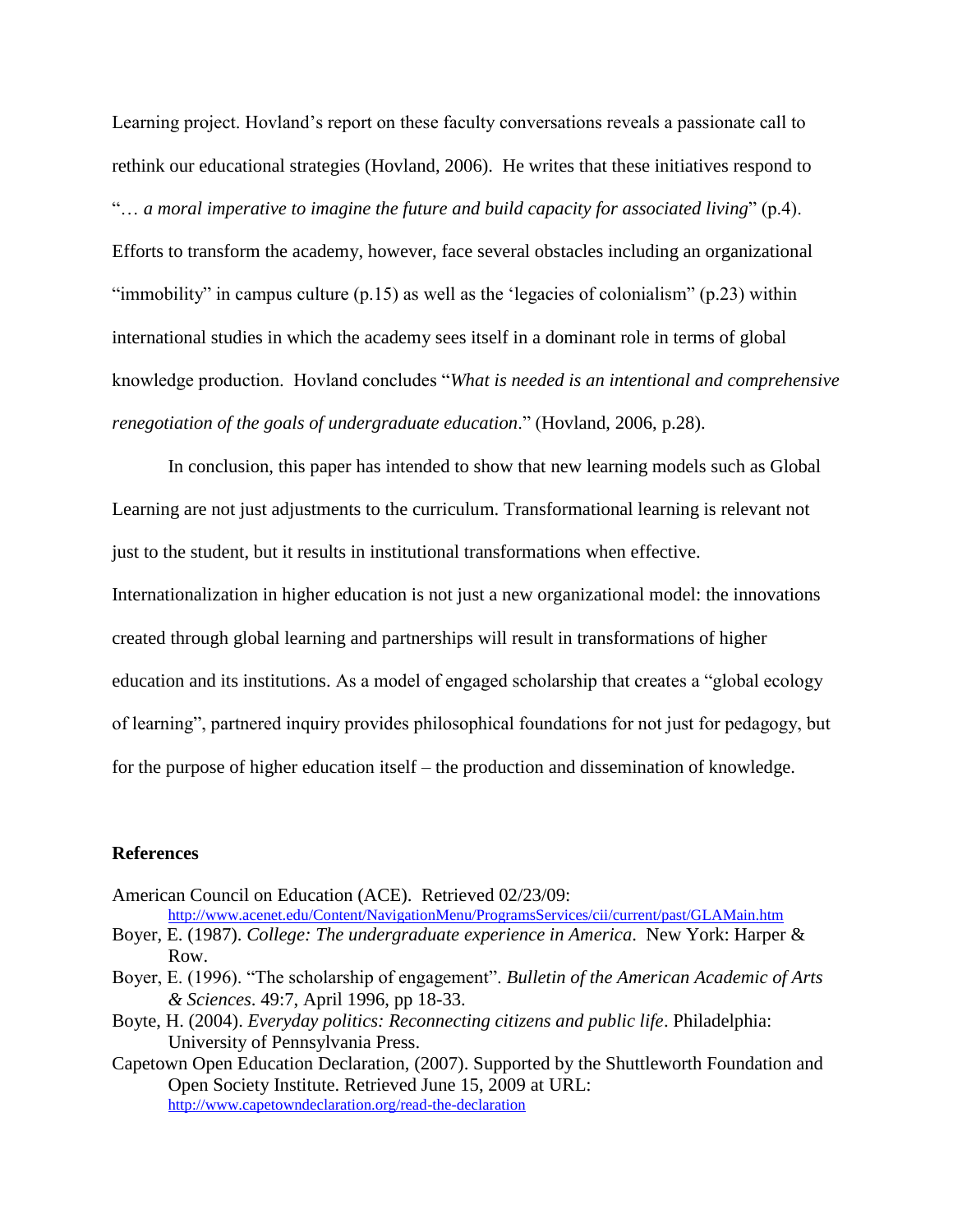- Cornwell, G. and E. Stoddard (1999). *Globalizing knowledge: Connecting international and intercultural studies*. The Academy in Transition Series. Washington, DC: Association of American Colleges and Universities (AAC&U).
- Deardorff, D.K. (2006). "Identification and assessment of intercultural competence as a student outcome of internationalization". *Journal of studies in international education*. 10:3, pp. 231-266.
- Earth Institute at Columbia University (2008). *Report from the international commission on education for sustainable development practice.* New York: Earth Institute at Columbia University and the John D. and Catherine T. MacArthur Foundation. Retrieved June 15, 2009 at [http://mdp.ei.columbia.edu/sitefiles/file/Exec\\_Summary-](http://mdp.ei.columbia.edu/sitefiles/file/Exec_Summary-Int)Int'l Commission\_on\_Education\_for\_Sustainable\_Dev\_\_Practice.pdf
- Engle, L. and J. Engle (2003). "Study abroad levels: Toward a classification of program types". *Frontiers: The interdisciplinary journal of study abroad*. 9, Fall 2003, pp.1-20.
- Fry, G. and J-E. Jon (2009). "Study Abroad for Global Engagement: A qualitative study of longterm impact". Presentation at the 53<sup>rd</sup> Comparative International Education Society Conference. March 23rd, 2009. Charleston, South Carolina.
- Hovey, R. and A. Weinberg (2009). "Global learning and the making of citizen diplomats". In R. Lewin (ed.). *The handbook of practice and research in study abroad: Higher education and the quest for global citizenship*. New York: Routledge Press and the American Association of Colleges and Universities.
- Hovland, K. (2005). *Shared futures: Global learning and liberal education*. Washington, DC: Association of American Colleges and Universities (AAC&U).
- Knight, J. (2008). *Higher education in turmoil*. Boston, MA: Sense Publishers.
- Kuh, G. (2008). *High-impact education practices: What they are, who has access to them, and why them matter*. Association of American Colleges and Universitites.
- Lewin, R. (Ed.). (2009). *The handbook of practice and research in study abroad: Higher education and the quest for global citizenship*. New York: Routledge Press and the American Association of Colleges and Universities.
- Lincoln Commission (2005). Global *competence and national needs: One million Americans studying abroad*. Retrieved June 15, 2009 at URL: [http://www.nafsa.org/public\\_policy.sec/public\\_policy\\_document/study\\_abroad\\_1/lincoln\\_commission\\_rep](http://www.nafsa.org/public_policy.sec/public_policy_document/study_abroad_1/lincoln_commission_report) [ort](http://www.nafsa.org/public_policy.sec/public_policy_document/study_abroad_1/lincoln_commission_report)
- McTighe Musil, K. (2006). *Assessing global learning: Matching good intentions with good practice*. Washington, DC: Association of American Colleges and Universities  $(AAC&U).$
- NAFSA, (2003). "Securing America's future: Global education for a global age". Retrieved June 15, 2009 at URL:

[http://www.nafsa.org/public\\_policy.sec/public\\_policy\\_document/study\\_abroad\\_1/securing\\_america\\_s\\_futu](http://www.nafsa.org/public_policy.sec/public_policy_document/study_abroad_1/securing_america_s_future) [re](http://www.nafsa.org/public_policy.sec/public_policy_document/study_abroad_1/securing_america_s_future)

- NSSE (2008). *Promoting engagement for all students: The imperative to look within.* Indiana Center for Postsecondary Education.
- Olson, C., M. Green and B. Hill (2005). *Building a strategic framework for comprehensive internationalization*. Washington, DC: American Council on Education.
- Olson, C., M. Green and B. Hill (2006). *A handbook for advancing comprehensive internationalization: What institutions can do and what students should learn*. Washington, DC: American Council on Education.